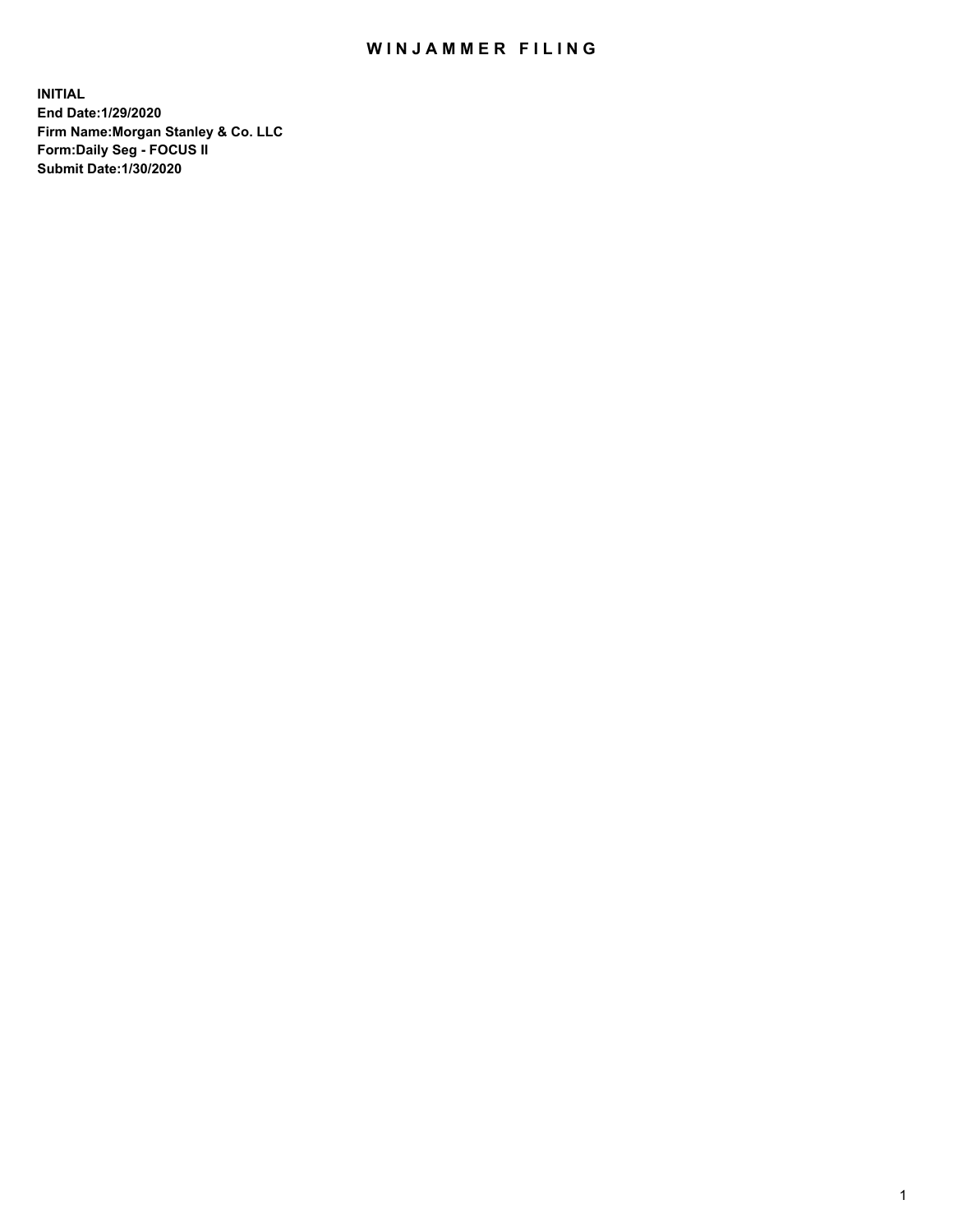**INITIAL End Date:1/29/2020 Firm Name:Morgan Stanley & Co. LLC Form:Daily Seg - FOCUS II Submit Date:1/30/2020 Daily Segregation - Cover Page**

| Name of Company                                                                                                                                                                                                                                                                                                                | Morgan Stanley & Co. LLC                               |
|--------------------------------------------------------------------------------------------------------------------------------------------------------------------------------------------------------------------------------------------------------------------------------------------------------------------------------|--------------------------------------------------------|
| <b>Contact Name</b>                                                                                                                                                                                                                                                                                                            | <b>Ikram Shah</b>                                      |
| <b>Contact Phone Number</b>                                                                                                                                                                                                                                                                                                    | 212-276-0963                                           |
| <b>Contact Email Address</b>                                                                                                                                                                                                                                                                                                   | lkram.shah@morganstanley.com                           |
| FCM's Customer Segregated Funds Residual Interest Target (choose one):<br>a. Minimum dollar amount: ; or<br>b. Minimum percentage of customer segregated funds required:% ; or<br>c. Dollar amount range between: and; or<br>d. Percentage range of customer segregated funds required between:% and%.                         | 235,000,000<br><u>0</u><br><u>00</u><br>0 <sub>0</sub> |
| FCM's Customer Secured Amount Funds Residual Interest Target (choose one):<br>a. Minimum dollar amount: ; or<br>b. Minimum percentage of customer secured funds required:% ; or<br>c. Dollar amount range between: and; or<br>d. Percentage range of customer secured funds required between:% and%.                           | 140,000,000<br><u>0</u><br>0 <sub>0</sub><br>00        |
| FCM's Cleared Swaps Customer Collateral Residual Interest Target (choose one):<br>a. Minimum dollar amount: ; or<br>b. Minimum percentage of cleared swaps customer collateral required:% ; or<br>c. Dollar amount range between: and; or<br>d. Percentage range of cleared swaps customer collateral required between:% and%. | 92,000,000<br><u>0</u><br><u>00</u><br>00              |

Attach supporting documents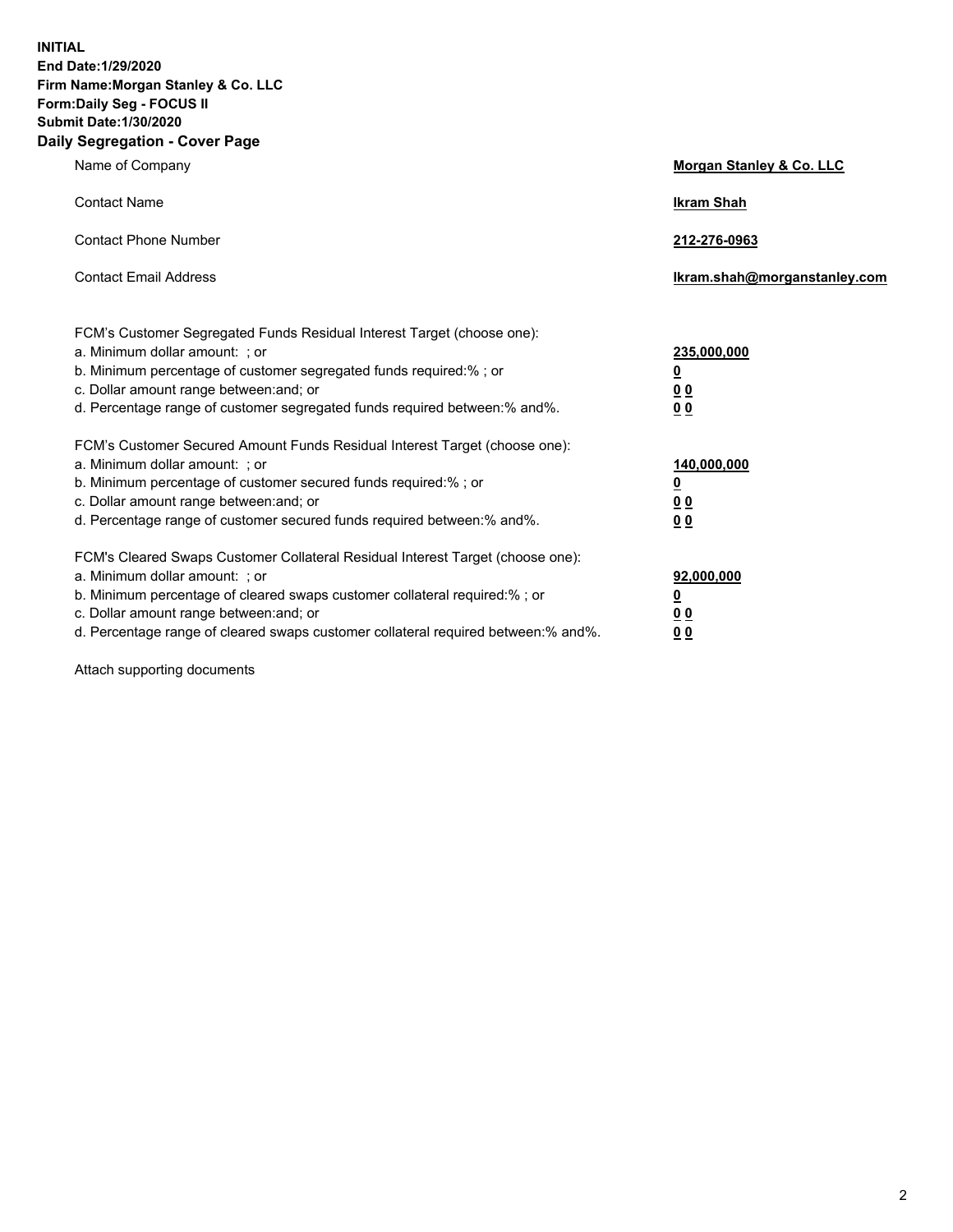## **INITIAL End Date:1/29/2020 Firm Name:Morgan Stanley & Co. LLC Form:Daily Seg - FOCUS II Submit Date:1/30/2020 Daily Segregation - Secured Amounts** Foreign Futures and Foreign Options Secured Amounts Amount required to be set aside pursuant to law, rule or regulation of a foreign government or a rule of a self-regulatory organization authorized thereunder 1. Net ledger balance - Foreign Futures and Foreign Option Trading - All Customers A. Cash **3,676,996,709** [7315] B. Securities (at market) **2,163,111,651** [7317] 2. Net unrealized profit (loss) in open futures contracts traded on a foreign board of trade **-364,428,988** [7325] 3. Exchange traded options a. Market value of open option contracts purchased on a foreign board of trade **5,803,047** [7335] b. Market value of open contracts granted (sold) on a foreign board of trade **-7,886,257** [7337] 4. Net equity (deficit) (add lines 1. 2. and 3.) **5,473,596,162** [7345] 5. Account liquidating to a deficit and account with a debit balances - gross amount **177,990,424** [7351] Less: amount offset by customer owned securities **-177,371,677** [7352] **618,747** [7354] 6. Amount required to be set aside as the secured amount - Net Liquidating Equity Method (add lines 4 and 5) 7. Greater of amount required to be set aside pursuant to foreign jurisdiction (above) or line 6. FUNDS DEPOSITED IN SEPARATE REGULATION 30.7 ACCOUNTS 1. Cash in banks A. Banks located in the United States **391,323,626** [7500] B. Other banks qualified under Regulation 30.7 **597,748,944** [7520] **989,072,570** [7530] 2. Securities A. In safekeeping with banks located in the United States **308,074,318** [7540] B. In safekeeping with other banks qualified under Regulation 30.7 **0** [7560] **308,074,318** [7570] 3. Equities with registered futures commission merchants A. Cash **13,227,184** [7580] B. Securities **0** [7590] C. Unrealized gain (loss) on open futures contracts **1,638,433** [7600] D. Value of long option contracts **0** [7610] E. Value of short option contracts **0** [7615] **14,865,617** [7620] 4. Amounts held by clearing organizations of foreign boards of trade A. Cash **0** [7640] B. Securities **0** [7650] C. Amount due to (from) clearing organization - daily variation **0** [7660] D. Value of long option contracts **0** [7670] E. Value of short option contracts **0** [7675] **0** [7680] 5. Amounts held by members of foreign boards of trade A. Cash **2,872,872,243** [7700] B. Securities **1,855,037,333** [7710] C. Unrealized gain (loss) on open futures contracts **-366,067,421** [7720] D. Value of long option contracts **5,803,047** [7730] E. Value of short option contracts **-7,886,257** [7735] **4,359,758,945** [7740] 6. Amounts with other depositories designated by a foreign board of trade **0** [7760] 7. Segregated funds on hand **0** [7765]

- 8. Total funds in separate section 30.7 accounts **5,671,771,450** [7770]
- 9. Excess (deficiency) Set Aside for Secured Amount (subtract line 7 Secured Statement Page 1 from Line 8)
- 10. Management Target Amount for Excess funds in separate section 30.7 accounts **140,000,000** [7780]
- 11. Excess (deficiency) funds in separate 30.7 accounts over (under) Management Target **57,556,541** [7785]

**0** [7305]

**5,474,214,909** [7355] **5,474,214,909** [7360]

**197,556,541** [7380]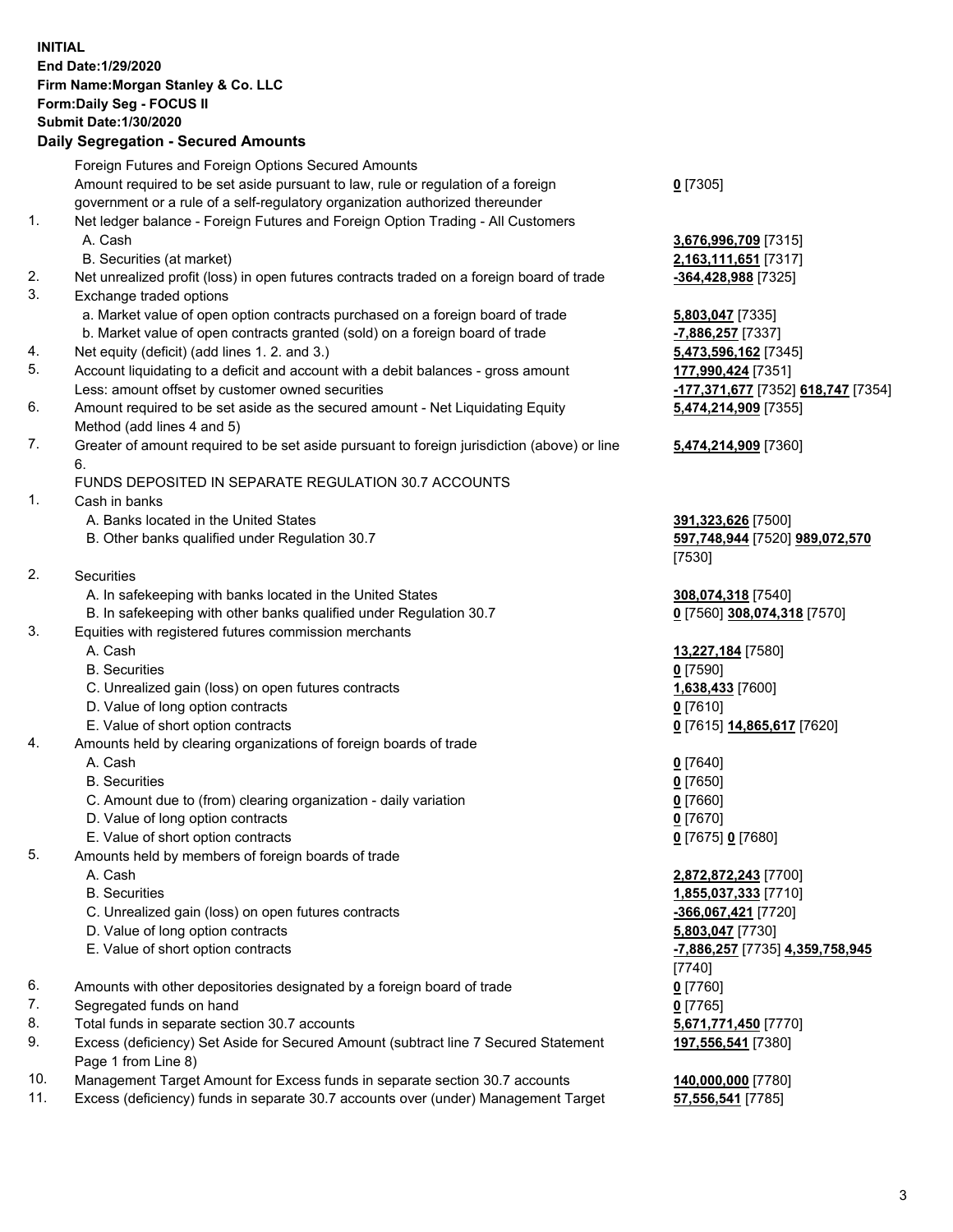**INITIAL End Date:1/29/2020 Firm Name:Morgan Stanley & Co. LLC Form:Daily Seg - FOCUS II Submit Date:1/30/2020 Daily Segregation - Segregation Statement** SEGREGATION REQUIREMENTS(Section 4d(2) of the CEAct) 1. Net ledger balance A. Cash **10,069,175,077** [7010] B. Securities (at market) **6,002,004,866** [7020] 2. Net unrealized profit (loss) in open futures contracts traded on a contract market **1,527,864,539** [7030] 3. Exchange traded options A. Add market value of open option contracts purchased on a contract market **428,209,471** [7032] B. Deduct market value of open option contracts granted (sold) on a contract market **-350,129,741** [7033] 4. Net equity (deficit) (add lines 1, 2 and 3) **17,677,124,212** [7040] 5. Accounts liquidating to a deficit and accounts with debit balances - gross amount **158,516,131** [7045] Less: amount offset by customer securities **-157,485,918** [7047] **1,030,213** [7050] 6. Amount required to be segregated (add lines 4 and 5) **17,678,154,425** [7060] FUNDS IN SEGREGATED ACCOUNTS 7. Deposited in segregated funds bank accounts A. Cash **4,129,536,904** [7070] B. Securities representing investments of customers' funds (at market) **0** [7080] C. Securities held for particular customers or option customers in lieu of cash (at market) **779,134,855** [7090] 8. Margins on deposit with derivatives clearing organizations of contract markets A. Cash **7,723,235,023** [7100] B. Securities representing investments of customers' funds (at market) **0** [7110] C. Securities held for particular customers or option customers in lieu of cash (at market) **5,222,870,011** [7120] 9. Net settlement from (to) derivatives clearing organizations of contract markets **29,043,516** [7130] 10. Exchange traded options A. Value of open long option contracts **428,209,471** [7132] B. Value of open short option contracts **and the set of our of the set of our of the set of our of the set of the set of the set of the set of the set of the set of the set of the set of the set of the set of the set of th** 11. Net equities with other FCMs A. Net liquidating equity **2,527,139** [7140] B. Securities representing investments of customers' funds (at market) **0** [7160] C. Securities held for particular customers or option customers in lieu of cash (at market) **0** [7170] 12. Segregated funds on hand **0** [7150] 13. Total amount in segregation (add lines 7 through 12) **17,964,427,178** [7180] 14. Excess (deficiency) funds in segregation (subtract line 6 from line 13) **286,272,753** [7190] 15. Management Target Amount for Excess funds in segregation **235,000,000** [7194]

16. Excess (deficiency) funds in segregation over (under) Management Target Amount Excess

**51,272,753** [7198]